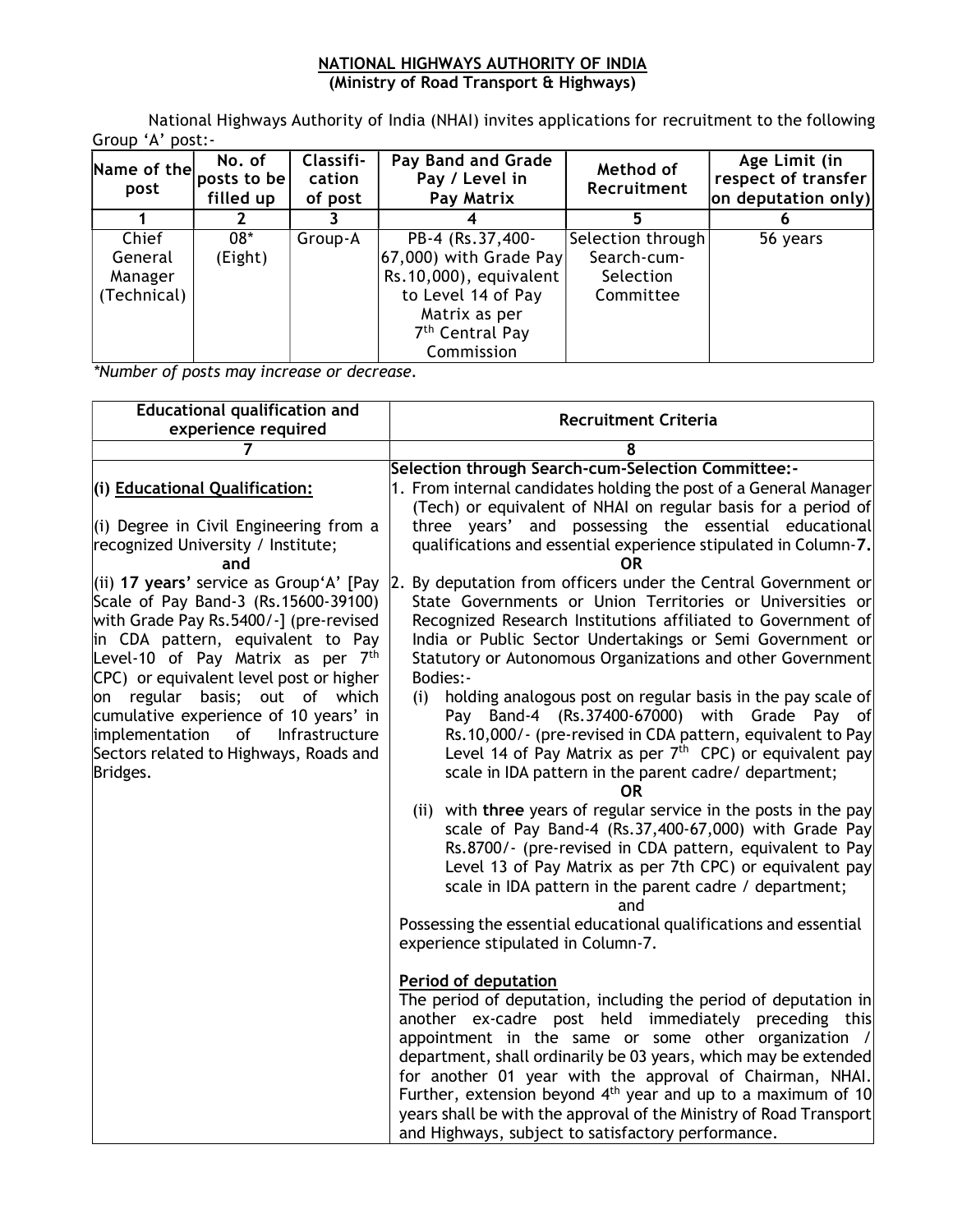## IMPORTANT DATES

| Opening Date for Online Registration of Application                                                                          | $ 27.04.2022 $ (10:00 AM) |
|------------------------------------------------------------------------------------------------------------------------------|---------------------------|
| Last Date for submission of Online application                                                                               | (10.06.2022(06:00 PM))    |
| Last Date for receipt of Printout of Online application along with 27.06.2022<br>requisite documents from Parent Department. |                           |

## Important Instructions:

The candidates applying the posts should note the following: -

- 1. The posts carry all India service liability. Therefore, those who are willing to serve anywhere in India may only apply.
- 2. The applicant who apply for the post with respect to the advertisement shall not be allowed to withdraw his/her candidature subsequently. The applicant selected by NHAI should not decline the offer of appointment. In case he / she declines the offer of appointment, his/her candidature shall not be considered for any further appointment by NHAI for a period of two years from the date of cancellation of offer of appointment.
- 3. In case of selection on deputation basis, applicants who are more than 56 years of age as on the last date for receipt of applications need not apply. Those applicants who are due to retire from their parent cadre within two years, as on the closing date for receipt of applications also need not apply.
- 4. Internal/ regular officers of NHAI, who fulfil the eligibility conditions prescribed in the advertisement/Regulations for them, as on the last date for receipt of applications, may also apply. In case they are selected, their appointment will be on promotion basis. Accordingly, the internal/ regular officers of NHAI who are in direct line of promotion shall not be considered for appointment on deputation basis. Similarly, the deputationists shall not be eligible for being considered for appointment by promotion.
- 5. (i) SC/ST/Minority Community / Women/ Persons with Benchmark Disabilities, are encouraged to apply.
	- (i) Persons with Benchmark Disabilities (PwBD) can apply to the respective posts even if the post is not reserved for them but has been identified as Suitable. However, such Applicants will be considered for selection to such post by general standard of merit. Persons suffering from not less than 40% of relevant disability shall alone be eligible for the benefit of reservation and other relaxations as permissible under the rules. Thus, Physically Handicapped (PH) persons can avail benefit of reservation and other concessions and relaxations as permissible under the rules only when degree of physical disability is 40% or more and the posts are suitable for PwBD candidates.

►6. Crucial date for determination of eligibility shall be the last date prescribed for the receipt of ONLINE applications [10.06.2022 (06:00PM)].

7. Applicants working in PSUs/ Public Sector Banks may refer to NHAI Circulars regarding equivalency of Pay Structure (between CDA vs IDA and CDA vs Public Sector Banks) attached with the advertisement.

8. Canvassing or bringing influence in any form will disqualify the candidature.

9. The advertisement can be withdrawn at any time at the discretion of the Competent Authority without assigning any reasons therefore.

## Procedure to apply

10. Applicants can apply ONLINE only. The procedure to be followed for filling up the application is given below: -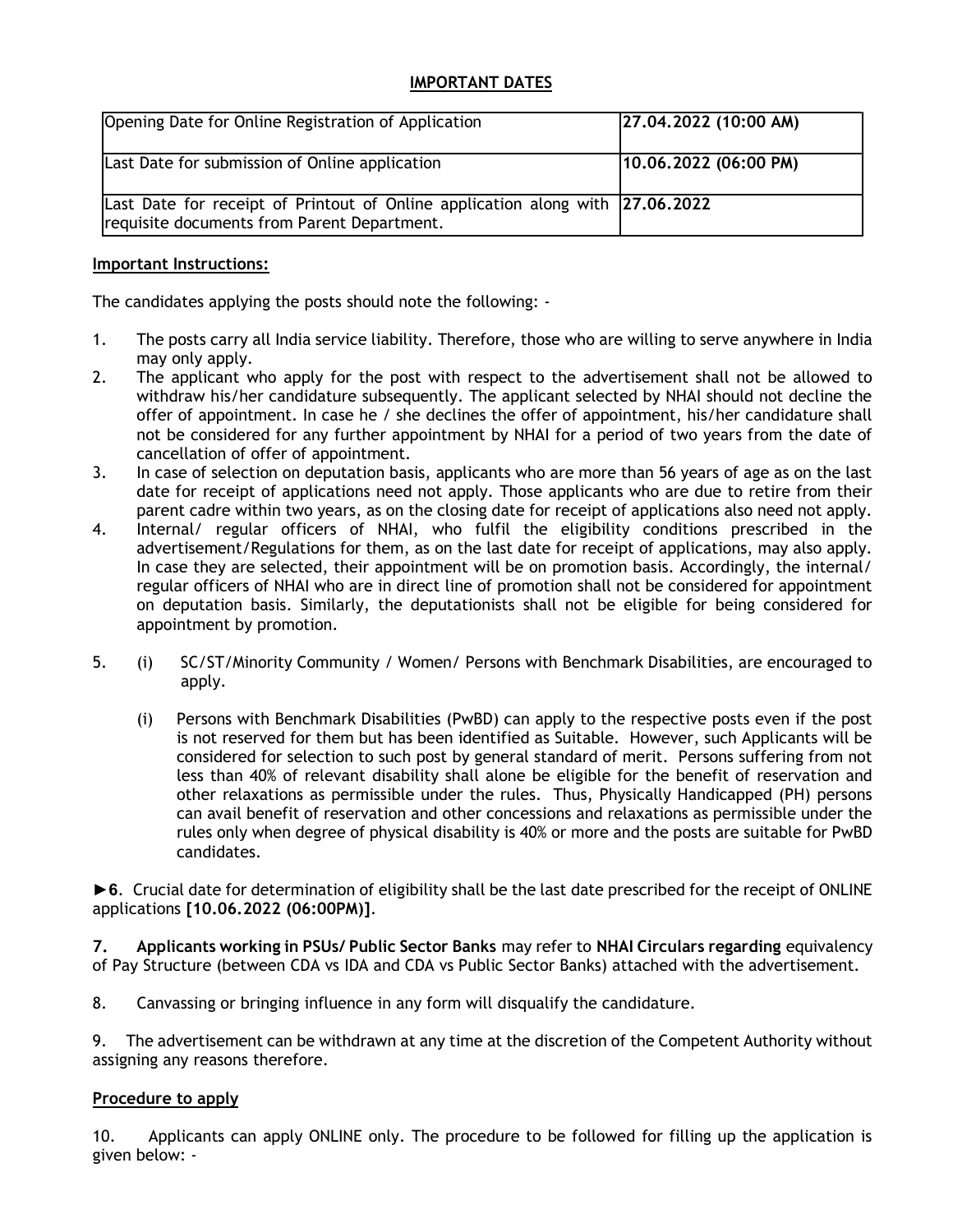i) The applicant may visit the NHAI website www.nhai.gov.in for accessing the link for applying online. The link may be opened on Google Chrome or Mozilla Firefox.

ii) Click on the tab About Us  $\longrightarrow$  Vacancies  $\longrightarrow$  Current. Click on the relevant Recruitment advertisement and then click 'Online application'.

- iii) Once you click on "APPLY" system will redirect you to NHAI portal.
- iv) Create the registration with below information
	- 1. User ID (User id can be anything)
	- 2. Create the password
	- 3. Name
	- 4. Phone number
	- 5. Email id
	- 6. Adhar card number
- v) Once you entered all the above details, login to the system with the user id and password.
- vi) Portal has two sections,
	- 1. Application form
	- 2. Post you would like to apply
- vii) Fill the complete application
	- 1. All the fields in the form are mandatory fields.

2. After filling the application form, click on 'preview' button to check all the information filled by you are correct or not.

- 3. Incase if you wish to change any data in given form, then change the same.
- 4. Once everything is correct, click on 'save' button.
- 5. After saving the document, then only 'apply' for the position.
- viii) After saving the document, apply for the position.
	- 1. Select the post and click on 'submit your application' button.
	- 2. If you don't apply for the position then your profile will not be reflected under any position,

3. Once you click on 'submit your application button', system will take you to the next screen, where you can see the 'reference number' and you would also be having an option to download the form.

ix) Fill in the form and attach all the scanned copy of colour passport size photograph, digital signature, essential educational / professional qualification(s), promotion/appointment order(s), only in 'jpg / 'jpeg' or 'png' or 'gif' 'pdf' image types not exceeding 1 MB, may be uploaded.

x) In the fields where you need to add your educational and experience, add the detail in given box and after adding all the data, click on add the same to list. Once you add the same to list, you could see the detail on below table.

xi) After entering your date of birth and retirement age, press enter button. Once you press enter button, system will auto calculate and populate the same in the next row.

xii) The ONLINE application may be submitted by [10.06.2022 (06:00PM)].

►xiii) After submission of the ONLINE Application Form, 'PDF' format thereof containing details entered by the Applicant shall be generated. The applicant should take out print of the ONLINE Application Form and get the same forwarded by his/her parent department along with the prescribed 'Verification Certificate' and certified copy of APARs/ACRs. The Department/Organization concerned while forwarding the application should:

- (a) Enclose attested copies of Annual Confidential Reports / Annual Performance Appraisal Report / gist of APARs/ACRs/ certificate with regard to work & conduct of the officer for the last five (05) years along with a vigilance clearance certifying that no penalty is imposed against the officer for last ten years, integrity certificate and no penalty certificate.
- (b) Certify that the particulars given by the Applicant in his / her ONLINE application regarding the details of educational/professional qualification(s), relevant experience, and pay particulars, etc. have been verified from the service records and are true, correct and complete.

11. The applicants are advised to fill the **ONLINE** application form carefully in accordance with the eligibility criteria and experience mentioned for the post(s). Applications received through any other mode/procedure would not be accepted and summarily rejected. Applications incomplete in any respect, especially without details of pay scales shall be summarily rejected without any notice. It may be noted